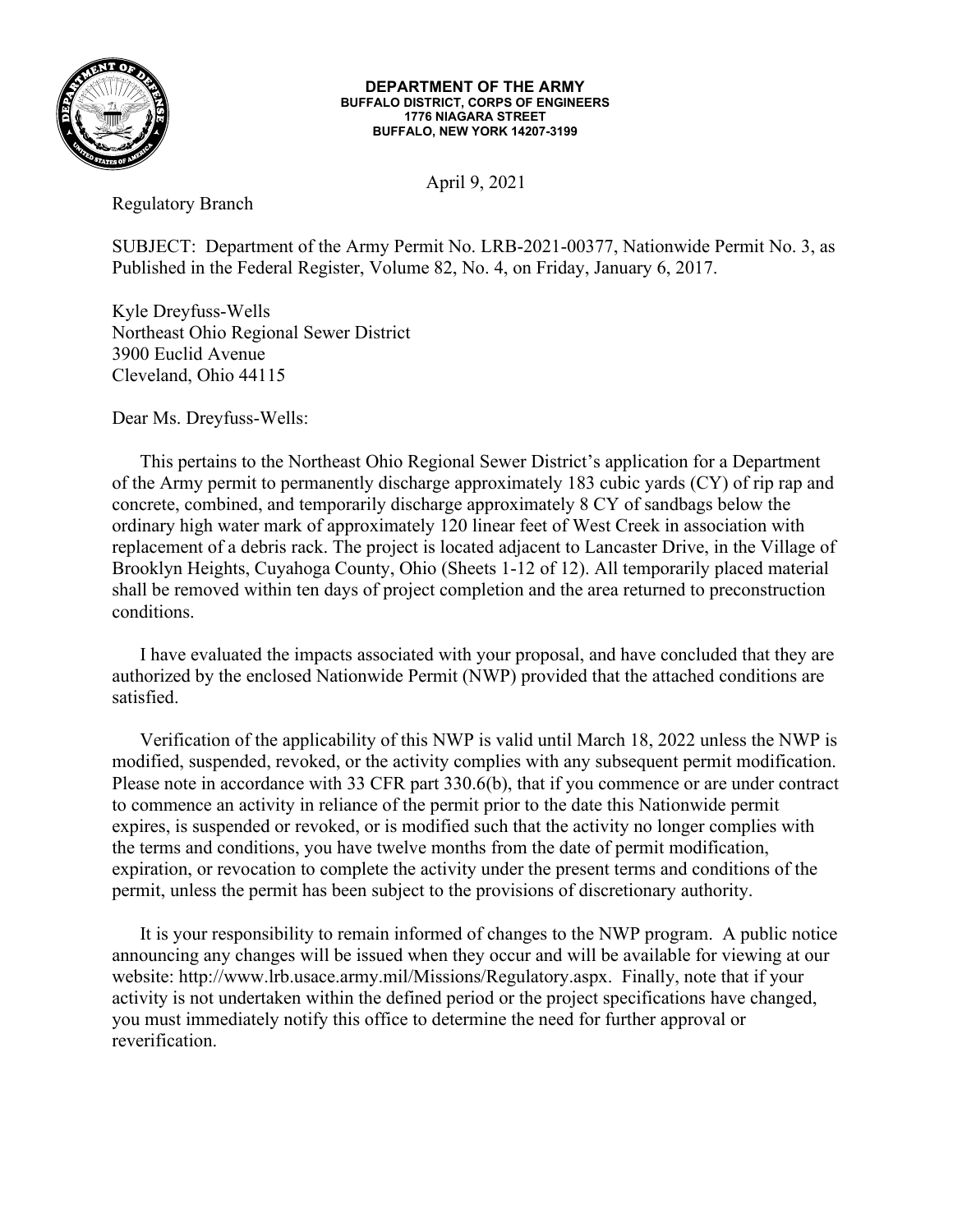Regulatory Branch

SUBJECT: Department of the Army Permit No. LRB-2021-00377, Nationwide Permit No. 3, as Published in the Federal Register, Volume 82, No. 4, on Friday, January 6, 2017.

In addition to the general conditions attached to the NWP, your attention is directed to the following Special Conditions which are also appended at the end of the NWP General Conditions:

- 1. The permittee must notify the Regulatory Branch, in writing, at least one day prior to the date the activities authorized in Waters of the United States, including wetlands, are scheduled to begin. Notification shall either be by: 1) e-mail sent to [david.w.leput2@usace.army.mil](mailto:david.w.leput2@usace.army.mil) AND [LRB.Regulatory@usace.army.mil;](mailto:LRB.Regulatory@usace.army.mil) or 2) mailed to the following address: Mr. David Leput, U.S. Army Corps of Engineers, Buffalo District, 1776 Niagara Street, Buffalo New York 14207-3199.
- 2. The permittee is prohibited from performing in-water work between April 15 and June 30 to preclude adverse impacts on the spawning, nursery, and feeding activities of indigenous fish species. For 2021 only, in-water work may occur during the restriction period.
- 3. You are responsible for ensuring that the contractor and/or workers executing the activity(s) authorized by this permit have knowledge of the terms and conditions of the authorization and that a copy of the permit document is at the project site throughout the period the work is underway.
- 4. At the request of an authorized representative of the Buffalo District, U.S. Army Corps of Engineers, the permittee must allow access to the project site to determine compliance with the conditions of this permit.
- 5. To reduce any potential adverse effects on the Federally endangered Indiana bat (*Myotis sodalis*), trees (woody stems greater than 5 inches Diameter at Breast Height) must not be cut between April 1 and September 30, of any year.
- 6. To reduce any potential adverse effects on the Federally threatened Northern long-eared bat (*Myotis septentrionalis*), trees (woody stems greater than 3 inches Diameter at Breast Height) must not be cut between April 1 and September 30, of any year.

This affirmation is limited to the attached NWP and associated Water Quality Certification, and does not obviate the need to obtain any other project specific Federal, state, or local authorization.

A copy of this letter has been sent to the Ohio Environmental Protection Agency and to Ms. Sarah Rehner (Northeast Ohio Regional Sewer District).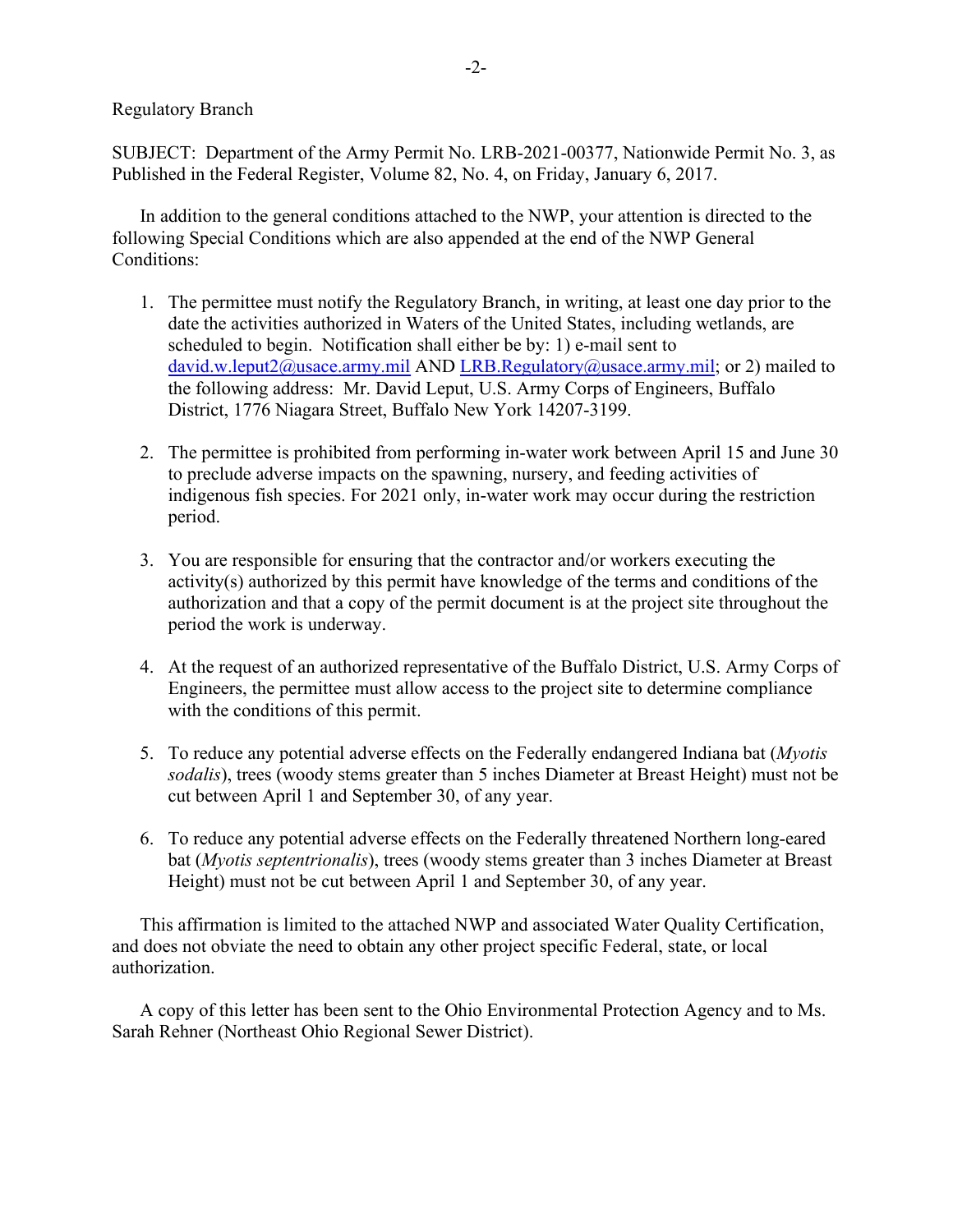Regulatory Branch

SUBJECT: Department of the Army Permit No. LRB-2021-00377, Nationwide Permit No. 3, as Published in the Federal Register, Volume 82, No. 4, on Friday, January 6, 2017.

Questions pertaining to this matter should be directed to me at 716-879-4339, by writing to the following address: U.S. Army Corps of Engineers, 1776 Niagara Street, Buffalo, New York 14207, or by e-mail at: keith.c.sendziak@usace.army.mil

Sincerely,

## **SIGNED**

Mark W. Scalabrino Chief, Ohio Application & Evaluation Section

Enclosures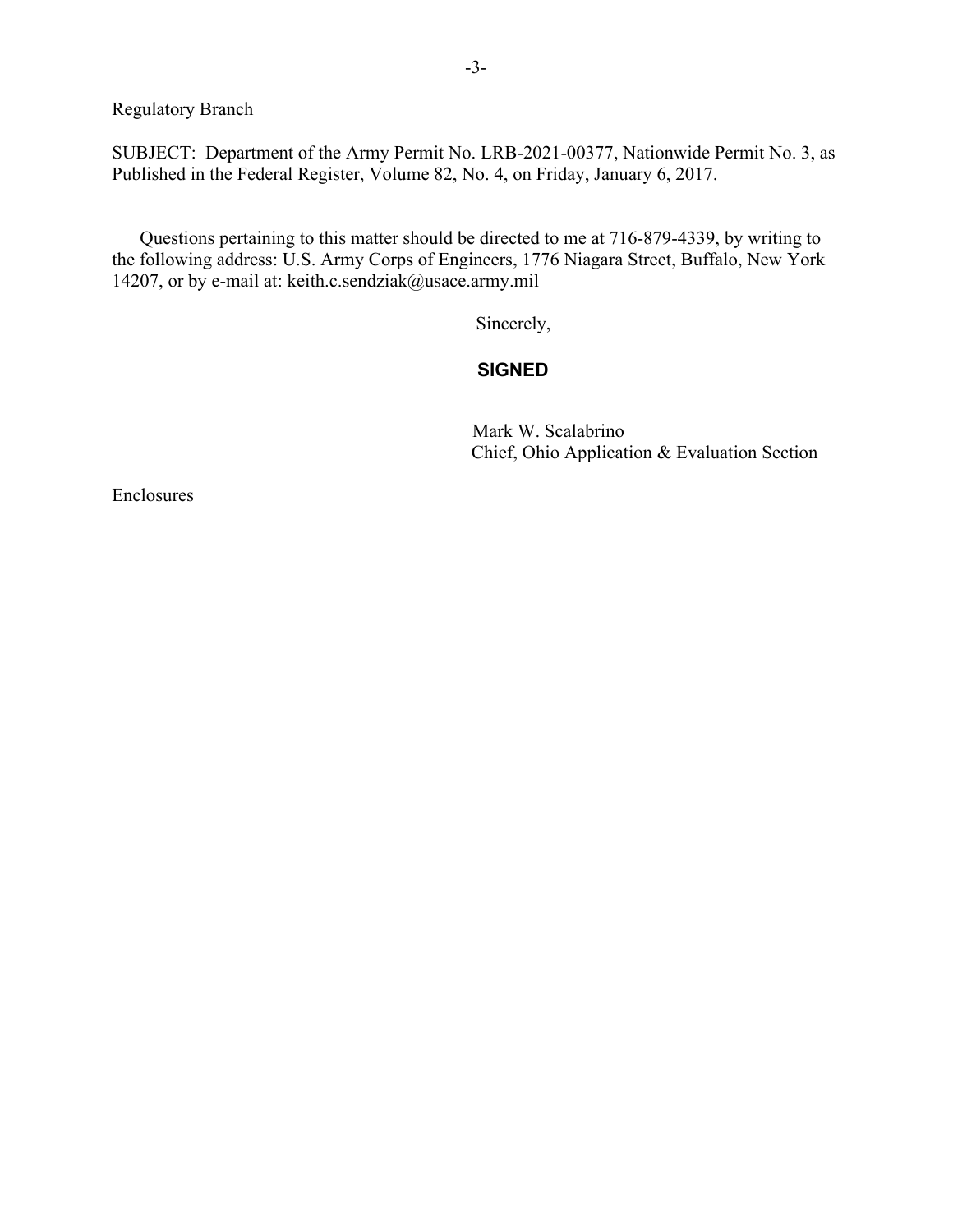## COMPLETION FORM / COMPLIANCE CERTIFICATION

Each permittee who receives a Nationwide Permit (NWP) verification letter from the Corps must provide a signed certification documenting completion of the authorized activity and any compensatory mitigation.

APPLICANT: Northeast Ohio Regional Sewer **District** 3900 Euclid Avenue Cleveland, Ohio 44115

POINT OF CONTACT: Kyle Dreyfuss-Wells (same)

File No.: 2021-00377 File Closed: 4/9/2021 NWP No.: 3

 $\mathcal{L}_\mathcal{L}$  , and the set of the set of the set of the set of the set of the set of the set of the set of the set of the set of the set of the set of the set of the set of the set of the set of the set of the set of th

## **Upon completion of the activity authorized by this permit and any required compensatory mitigation sign this certification and return it to the address listed below within 30 days of project completion.**

Please note that your permitted activity is subject to a compliance inspection by a U.S. Army Corps of Engineers representative. If you fail to comply with this permit you are subject to permit suspension, modification, revocation, and/or assessment of administrative penalties.

The permittee shall certify the completion of the authorized work and mitigation:

- a. The authorized work was done in accordance with the NWP authorization, including any general, regional, or activity specific conditions.
- b. The implementation of any required compensatory mitigation was completed in accordance with the permit conditions. If credits from a mitigation bank or in-lieu fee program are used to satisfy the compensatory mitigation requirements, this certification must include the documentation required by 33 CFR 332.3(1)(3) to confirm that the permittee secured the appropriate number and resource type of credits.

 $\mathcal{L}_\mathcal{L}$  , and the set of the set of the set of the set of the set of the set of the set of the set of the set of the set of the set of the set of the set of the set of the set of the set of the set of the set of th Northeast Ohio Regional Sewer District (Kyle Dreyfuss-Wells)

**Date** 

Permittee Telephone Number:

Project location: adjacent to Lancaster Drive, in the Village of Brooklyn Heights, Cuyahoga County, Ohio

Project Description: replacement of a debris rack

Authorized Impacts (Waters of the U.S. Impacted by Project): permanently discharge approximately 183 cubic yards (CY) of rip rap and concrete, combined, and temporarily discharge approximately 8 CY of sandbags below the ordinary high water mark of approximately 120 linear feet of West Creek.

> Return completed form to: **Mr. David Leput Regulatory Branch U.S. Army Corps of Engineers 1776 Niagara Street Buffalo, NY 14207**